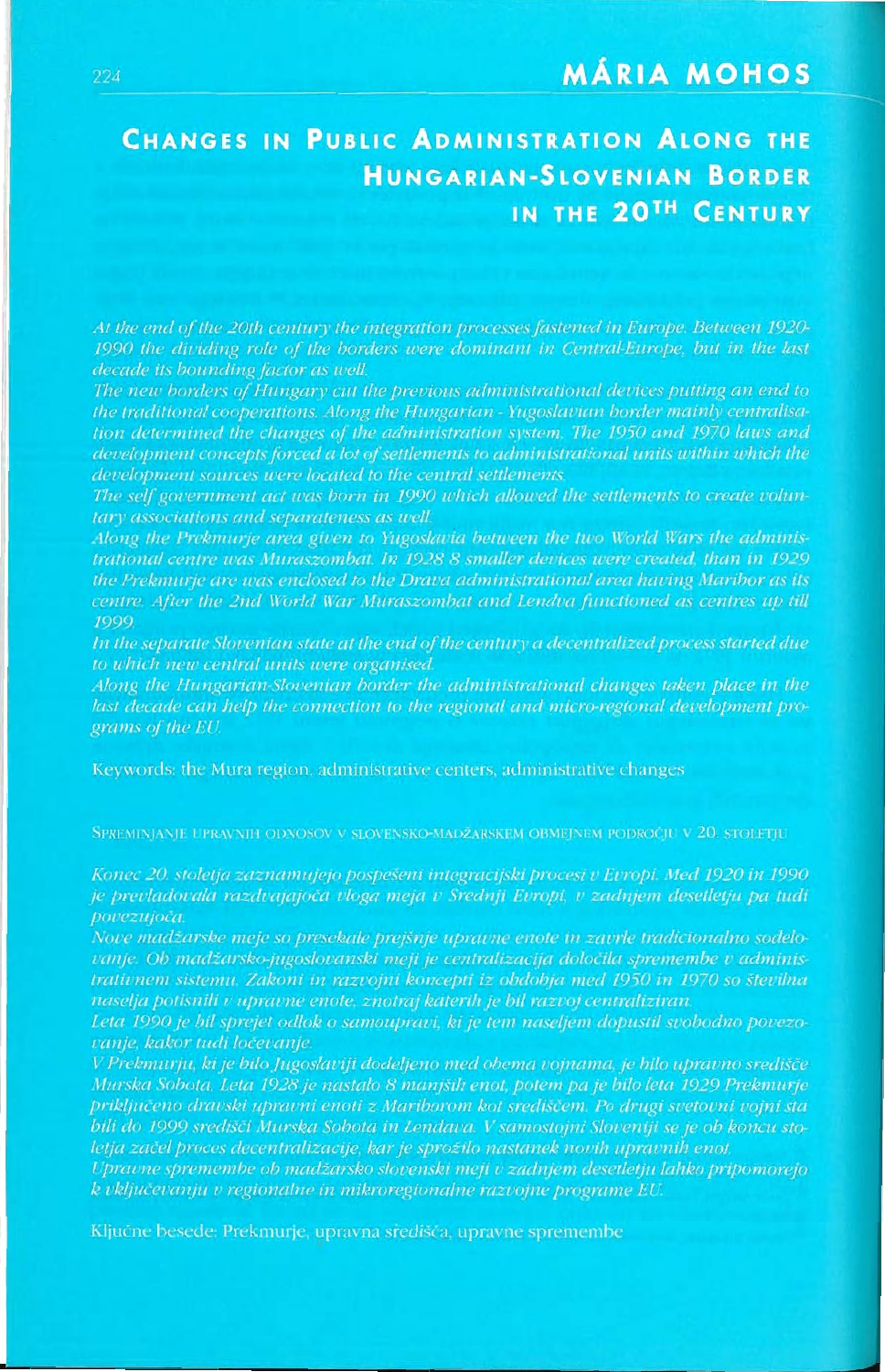As a result of political and economic changes in the last decades of the 20th century, European integrational processes have sped up. Therefore it has become necessary to investigate those borderland areas (e.g. along the Hungarian-Slovenian border), which became peripheral zones of the state bodies after World War I. For seven decades it was the isolating function of the border that was expressed in these regions, but in the third millennium the link functions have strengthened. Between members of the European Union, Euro-regional cooperations and developments have been initiated, and the borderland settlements can now take advantage of these (Figure 1).

The borders that were created between Hungary and its neighbours after **World War I operated as sharp separating lines, cutting into two lands, administrative units) and disrupting traditional social and economic connections.** 

The civilian administrative system was established in Hungary after the Austrian-Hungarian reconciliation was signed in 1867 and was regulated by a series of acts and resolutions. The process was completed in 1886 when already **a modern transportation infrastructure was present to assist the operation of public administration units. An intensive relation system was established**  between the public administration centres and the settlements belonging to them, which was later broken up because of the changes to national borders.

The border between Hungary and the Serbo-Croat-Slovenian Monarchy crossed the territories of Vas and Zala counties, between Felsoszolnok (Gornji Senik) and Kerkaszentkiraly. As a result of public administrational reforms and acts, before World War I there were 10 districts and 2 towns with settled council (Koszeg and Szombathely) in county Vas, and 13 districts and 2 such towns (Nagykanizsa and Zalaegerszeg) in county Zala. As a consequence of border changes, both counties suffered considerable territorial loss. Almost the entire Muraszombat (Murska Sobota) district in county Vas with its 111 settlements went to the Serbo-Croat-Slovenian Monarchy, as well as 11 villages from the Szentgotthárd (Monošter) district. County Zala lost the entire Csáktornya (Cakovec) and Perlak (Prelog) districts, together with 40 settlements and the district capital from the Als61endva (Lendava) district (Figure 2). The new border crossed two railway lines and more than ten public roads, and created 24 deadend villages on the two sides (Majdán J. 1996). When drawing the new borders, no ethnic aspects (villages with Slovenian population remained in Hungary, and Hungarian settlements went to the new South-Slavic state) or educational and<br> $\frac{m_{\tilde{s}}}{m_{\tilde{s}}}\frac{m_{\tilde{s}}}{m_{\tilde{s}}}\frac{m_{\tilde{s}}}{m_{\tilde{s}}}\frac{m_{\tilde{s}}}{m_{\tilde{s}}}\frac{m_{\tilde{s}}}{m_{\tilde{s}}}\frac{m_{\tilde{s}}}{m_{\tilde{s}}}\frac{m_{\tilde{s}}}{m_{\tilde{s}}}\frac{m_{\tilde{s}}}{m_{\tilde{s$ religious connections were considered.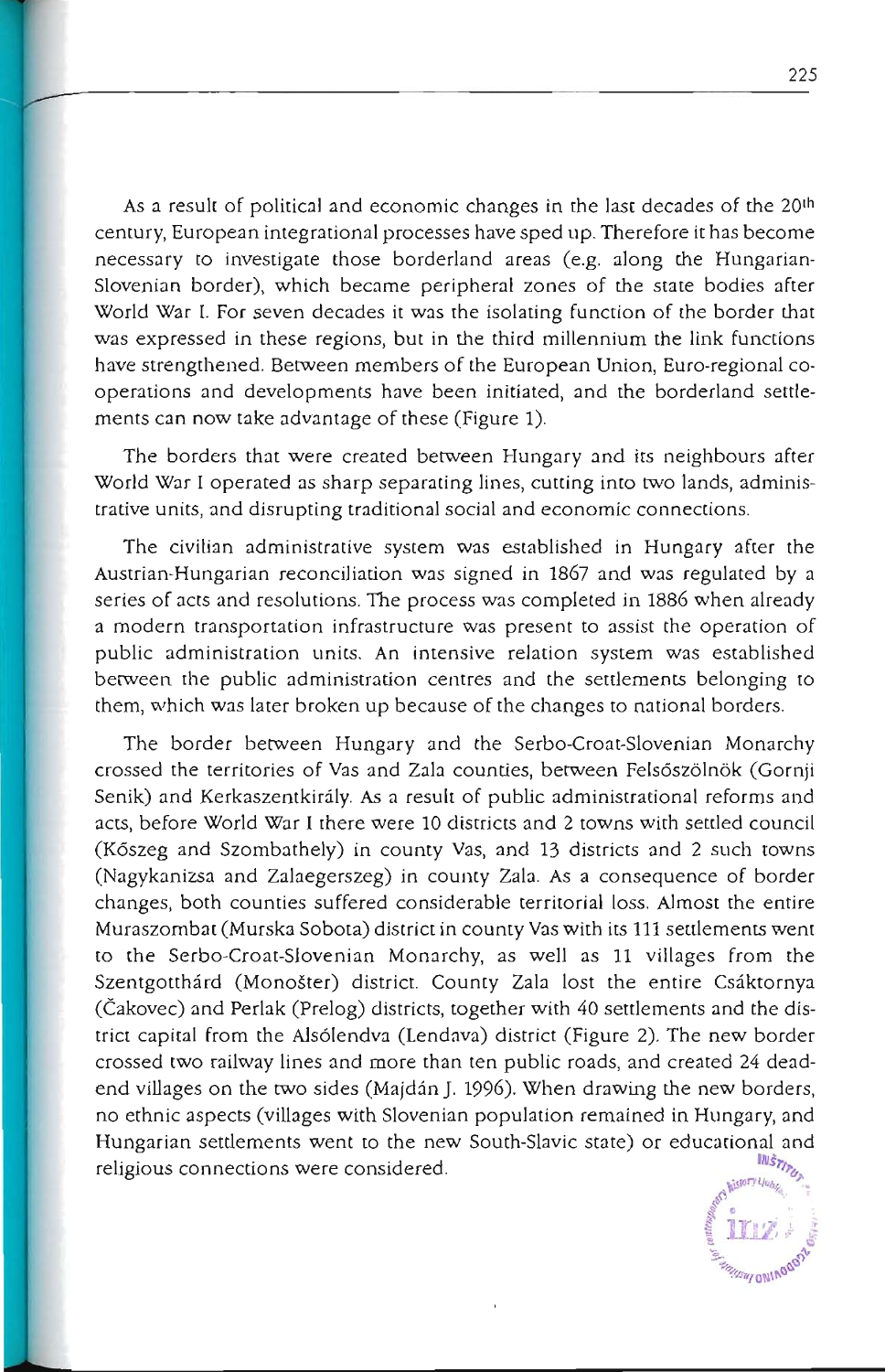#### NEW BORDERS - NEW SITUATION

The creation of the new borders had a dual effect in Hungary's public admin**istration. To substitute for lost district centres new ones were designated, and counties that were cut through by borders were merged, with their former names**  remaining (Figure 3).

**In** Vas county, villages left from the original Muraszombat (Murska Sobota) district were attached to the mutilated Szentgotthard (Monoster) district, and this new unit then operated as the Szentgotthard-Muraszombat district, with Szentgothard (Monoster) functioning as district centre. **In** Zala county, the loosing of A1s61endva (Lendava) brought about a serious situation, because out of the 13 district centres of the county, in addition to the towns, only Keszthely, TapoJca and A1s61endva were fully functional public administrational centres with both land registry and district court operating in them. After a temporatry period lasting several years, finally Lenti became the centre of this mutilated district, with the **settling of specialist officials and the establishment of necessary institutions soon**  being started. Nevertheless, this town failed to replace the lost A1s61endva (Lendava).

It was also necessary to re-organise the former joint notary offices along the border. New centres were Gáborjánháza in the Hetés region, and Magyarszombatfa in the Örség region. These settlements took over the public administrational role of Dobronak (Dobrovnik) and Partosfalva (Prosenjakovci), respectively, which both went to Slovenia.

Even as early as during the border-defining negotiations and associated field surveys in the Serbo-Croatian-Slovenian Monarchy, the name »Muravidék« (Mura region) was used for the area falling between the river Mura and the new border, **and it was treated as one public administrational unit. Muraszombat (Murska**  Sobota), with Slovenian majority, became the centre. Soon the officials were **replaced: Hungarian civil servants, teachers and priests lost their positions, and**  only those were allowed to stay who were born in the Mura region and spoke the local Slovenian dialect (Göncz L. 2001). Functions of a registry office were taken over by parishes, with the possibility of secular marriage being wiped out in this region. The Muraszombat (Murska Sobota) and Alsólendva (Lendava) courts continued to operate with temporary regulation until 1922, then were brought under the supremacy of the Maribor District Court. This system continued until 1938 when a district court was established also in Muraszombat (Murska Sobota). The **re-organisation of the public administration was a multi-stage process. First a joint**  notary office was created in 1928, comprising 8 villages of which 3 had mixed Hungarian-Slovenian population. One year later ban's districts were established in the south-Slav state and the Mura region was grouped with the Drava Ban's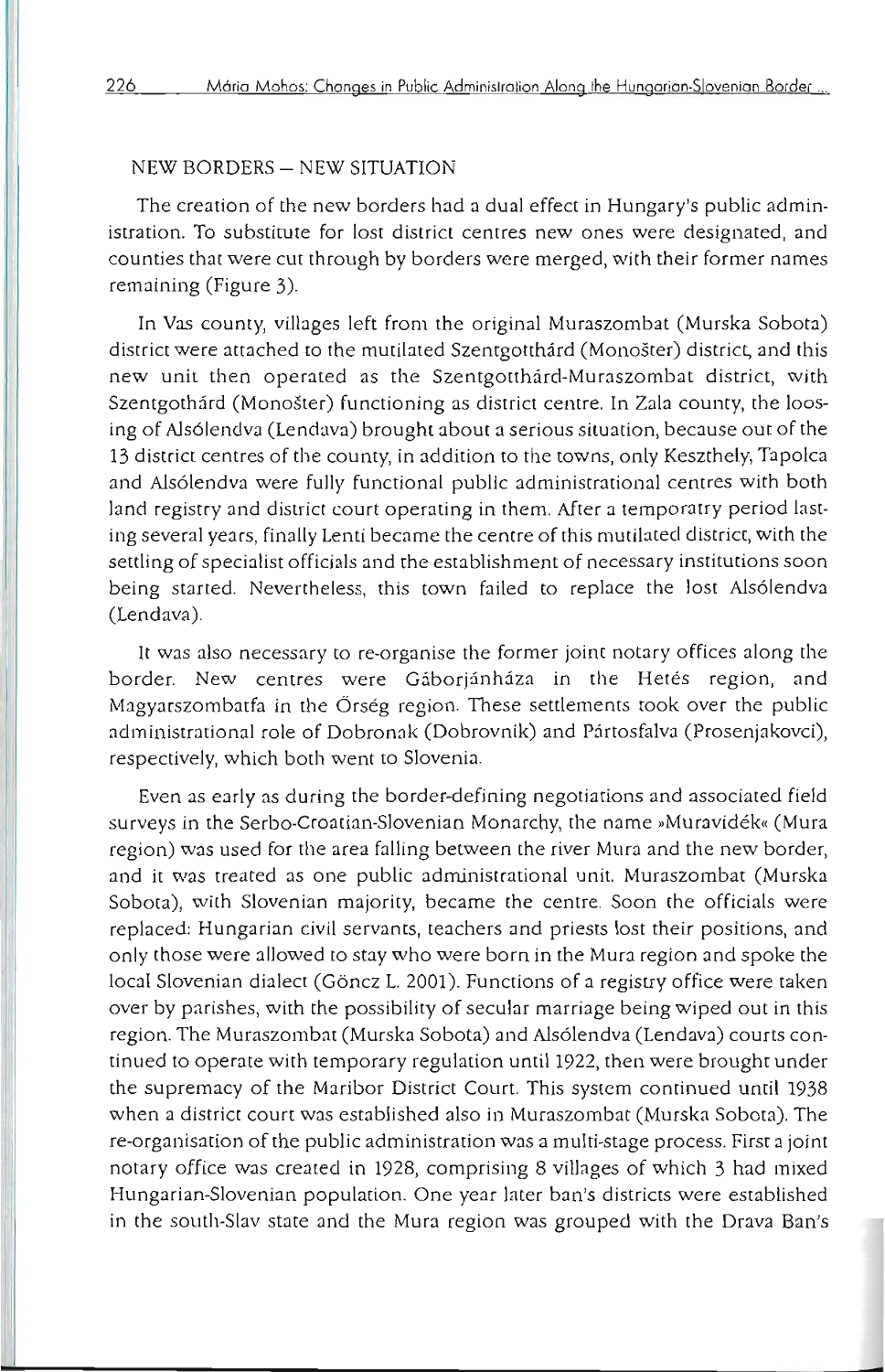**•** 

District having Maribor as centre. Together with this action, the local governments were deprived of all forms of their former independence. (These measures **were taken due to an internal crisis in the Yugoslavian state.)** 

As **a consequence of new state borders, connections in religious life also**  changed. In the analysed region, Roman Catholics are found in the Hetés and the Vend regions, whereas people in the Õrség are Lutheran and Calvinist. The religious centre of the Hetés villages used to be Dobronak (Dobrovník), but after their separation, the Catholic believers built a church and a Vicarage in Gaborjanhaza (Mohos M. 2000). In the Vend region, the Catholic believers in Rirkahaza became separated from the parish of Nagydolinc (Veliki Dolenci). The majority of Calvinists in the 6rseg remained on the Hungarian side of the border, and could practise their religion in the churches of Velemer and Kerca. The majority of Lutherans were found in villages on the Slovenian side of the border (6rihodos/ Hodos, Domonkosfa/ Domanjsevci, Bukkalja), but some remained in settlements on the Hungarian side. Members of this denomination had built their church in 6rihodos (Hodos) at the end of the 19th century and the one in Domonkosfa (Domanjševci) in 1902, but believers in Őrbajánháza could not go to these after the borders were changed. On both sides of the border long time had to pass until life could adapt to the altered conditions.

From autumn 1938 until spring 1941 Hungary's borders changed every year. The Mura region once again belonged to Hungary between spring 1941 and autumn 1944. During these three and a half years, the original conditions were restored in public administration, Muraszombat (Murska Sobota) and the settlements belonging to it went to Vas county, while the villages of the Als6lendva (Lendava) district became part of Zala county.

At the end of World War II, in accordance with the armistice agreement, the **Hungarian Temporary National Government invalidated the former acts and resolutions concerning state border modifications. Although significant colonisa**tion programmes were implemented in the Hungarian-inhabited territories of the neighbouring countries between the two world wars, Hungary's state frontiers continued to be different from the ethnic borders (Mohos M. 1998.) The public **administrational division of the country was harmonised with the Trianon borde r**  lines by the Prime Minister's  $*4330/1945$  ME<sub>«</sub> resolution, the mutilated counties **were merged, and, with regard to geographic factors and traffic connections, ter**ritorial dispositions were also ordered. »Dispositions itemised in point 29 should have been carried out by 31 December 1945, but as it is obvious from the List of Settlements released in 1947, the order was not fully executed« (Hajdú Z. 2001. p171)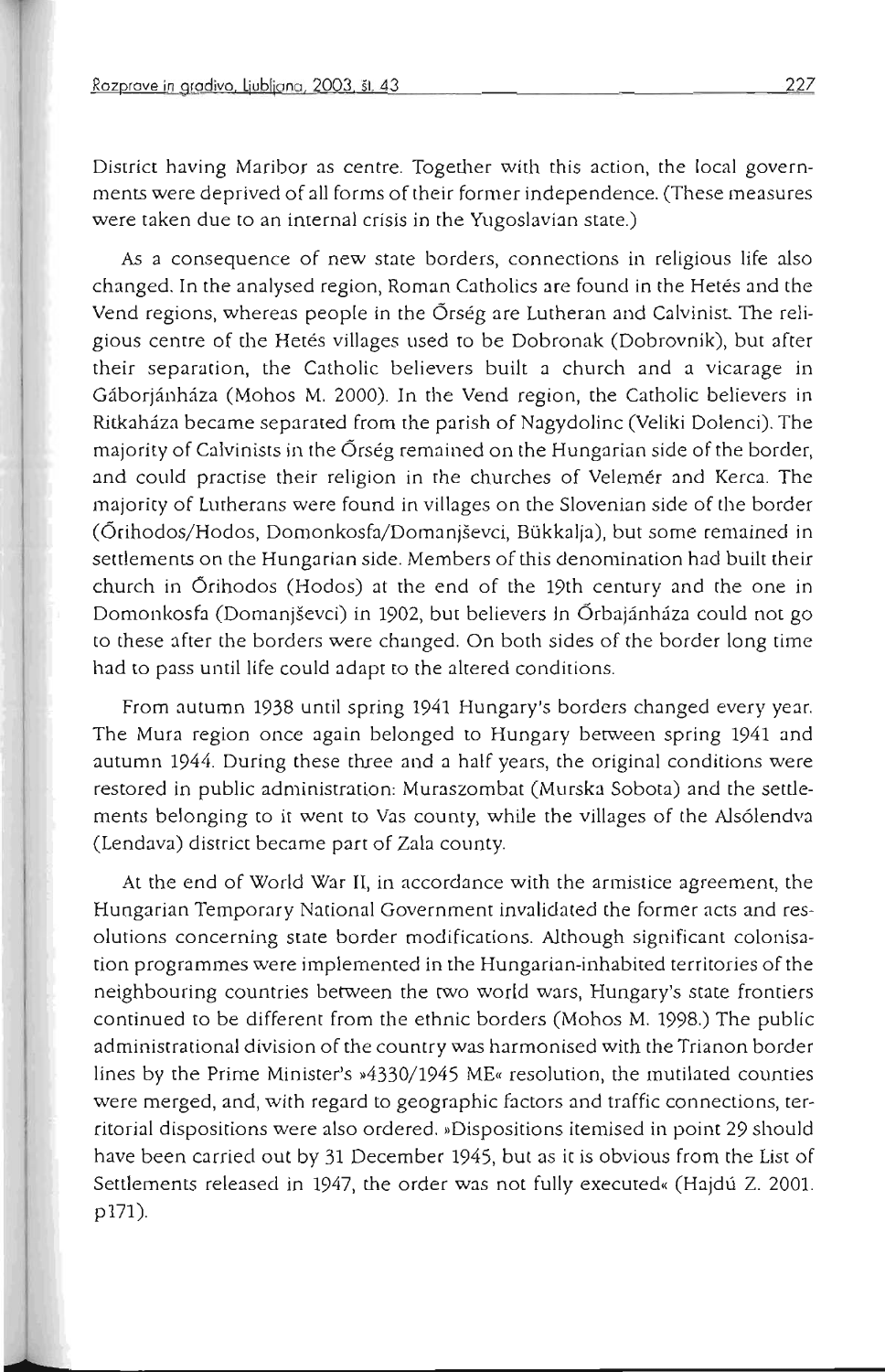Between 1945-1948 several concepts were formulated for the reformation of public administration, but true changes occurred only after the transformation of the political system. The number of counties was reduced from 25 to 19, those of the districts from 150 to 140. »Various aspects were considered when formulating the new district territories. In the case of districts along the western and southern state borders, frontier control had the highest priority. When formulating district **borders and designating their centres, the results of centrum vs. attraction zone**  studies performed by the Central Bureau of Statistics were utilised, but the structures revealed were not used as an absolute basis.« (Hajdú Z. 2001. pp. 184-185)

Neither the public administration reform in 1949-1950 nor the »Council Act I.« announced on 19th May 1950 caused important changes at district or county level along the Hungarian-Slovenian border. With unchanged territory, the Szentgotthárd (Monoštor) district remained part of Vas county, and the Lenti district, enlarged with the western part of the obliterated Nova district, continued to function as part of Zala county. The independence and belonging relations of the settlements changed considerably between 1950-1952. (The groupping or unifying of villages that were formerly disjunct in this region composed mostly of small villages was started even before the birth of the Council Act, between 1939- 1950 Bajánsenye was created by merging Dávidháza, Kotormány, Senyeháza and 6rbajansenye, and in 1942 Kercaszomor was born from the fusion of Kerca and Szomor.) Ritkaháza (Ritkarovci) and Permise (Verica) were also interesting cases in the Vend region. In 1944 these two mini-villages, with 202 and 183 inhabitants, respectively, were fused under the name Vashegyalja. Two years later Ritkahaza (Ritkarovci) separated itself, and Permise used the name Vashegyalja until 1950 when the two villages were united again under the temporary name Ritkaháza (Ritkarovci) which was replaced a year later with Ketv6lgy. In most of the villages separate village councils were erected, and only those mini-villages were brought under the direction of common village councils which, even in the civil system, used to belong to joint notary offices (e.g. Orfalu-Andovci, Gödörháza, Szíjártóháza, Zalaszombatfa, etc.).

From the point of view of the borderland settlements, a confidential order in 1950 by the Minister of the Interior and a settlement developmental programme connected to the first five-year plan bore more importance than the Council Act I. According to the ministerial decree a 15 km wide zone along the Yugoslavian border could be accessed only by those bearing a border-zone pass. In the settlement developmental programme the settlements were grouped in 9 categories, with this classification determining the access to the developmental resources of the central budget. 47.47% of the settlements in the country were placed in the *I11IC* group identified as having no access to the central financial resources and perceived as ones to be wound up in the long run (Figure 3).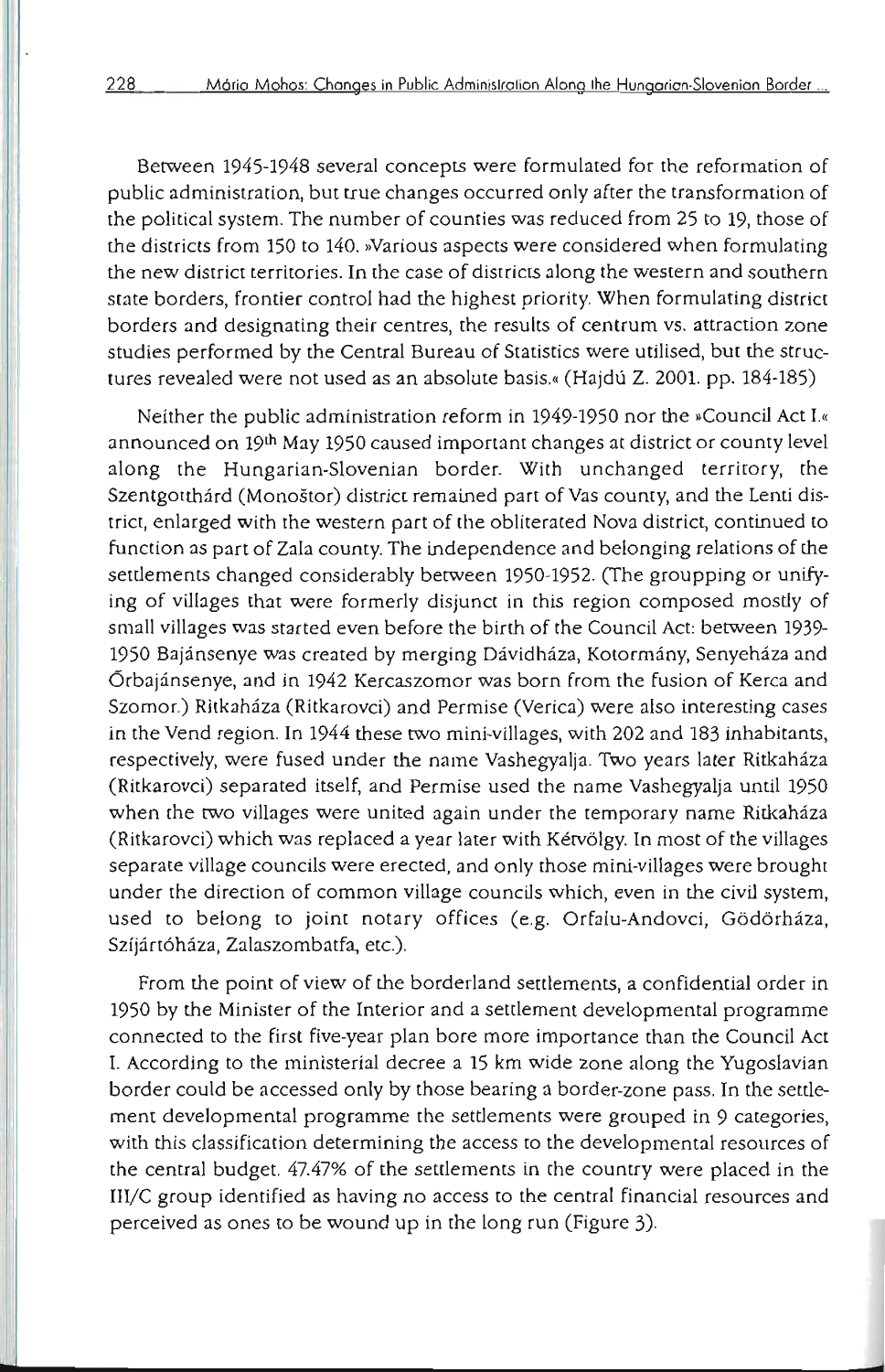With a few exceptions the studied borderland villages were destined for reduction, with one argument being their low population sizes. (The programme supported the development of settlements hosting more than 2000 inhabitants.) As a consequence of the ministerial decree and the settlement developmental programme, intensive emigration started from these villages, with mostly the young, active people being affected.

After the implementation of the Council Act I, only minimal changes occurred in the public administration of the region. Until 1971 the relation system of the settlements functioned mostly like two decades before, but in 1971 two determining changes occurred.

One was the Coucil Act III, with important components being the transformation of district councils into district offices, the reinforcement of settlement councils and the establishment of large-village common councils. The other element was the production of the National Concept for Settlement Network Development (Hungarian abbreviation: OTK) which ranked the settlements of the country (including the capital and the settlements of the Budapest agglomeration) in 11 groups, based on their central roles. 64.54% of the settlements went to the »Other« category with no central importance, but now these were no longer considered as ones to be wound up.

According to the OTK, settlements along the Hungarian-Slovenian border were declared as lower-level centres (seats of the large-village common councils, e.g. Redics), and the centralisation of still existing institutions of lower-level provisioning was started at the council seats. These fusions had rational (e.g. financial) reasons, but traditional relations were disregarded when forming these units, and too many settlements were brought under the direction of a single centre (e.g. Redics had supremacy over seven villages). Due to the discontinuation of lower age education in primary schools and because of the bad traffic connections, families with children moved to the seat settlements and small towns. As a consequence of these migration processes, the population of borderland villages continued to decrease (in 1990 the population of 10 settlements out of 21 was below 200, with 5 of them having less than 100 people).

Among the settlements with central roles, situated nearest to the villages, Lenti was classified a medium-level centre, and Szentgotthárd (Monošter) medium**level partial centre in which classification, instead of the institutional network, the**  number of settlements belonging to the district was the crucial factor.

In the OTK concept six planning and economic districts were established, matching the county borders. The territory of Transdanubia was divided into a northern and a southern district the border between which coincided with the border separating Vas and Zala counties, thus cutting into two also the Hungarian-Slovenian border (Figure 4).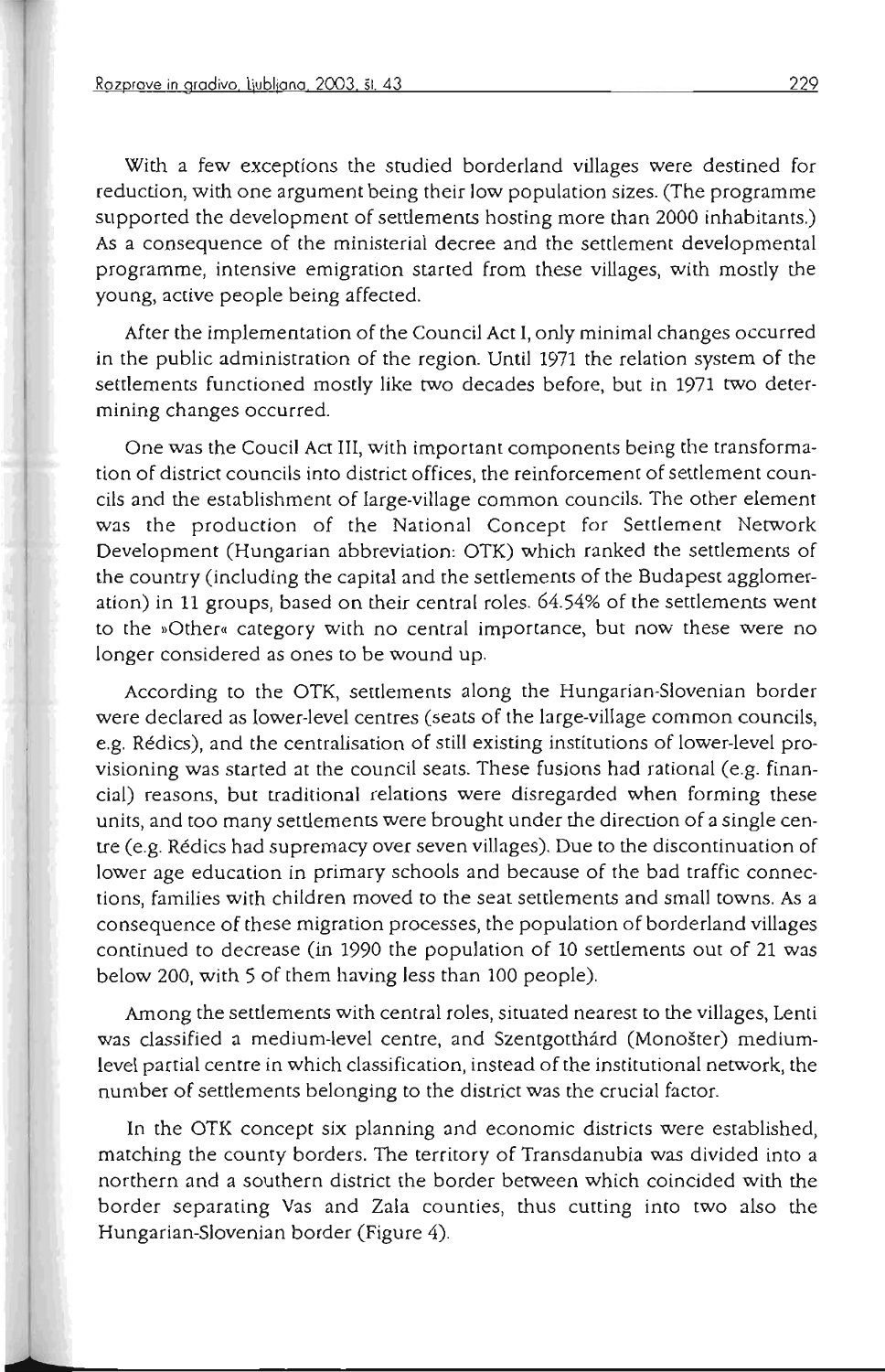In 1984 another reform proceeded in Hungarian public administration, during which the system of districts was discontinued, with their roles taken over by **town and city vicinities. Along the Hungarian-Slovenian border, the former Lenti district was transformed into the Lenti vicinity with identical territory, whereas**  the former Szentgotthárd (monošter) district became a smaller Szentgotthárd vicinity. Villages in the 6rseg were attached to the Kbrmend vicinity (Figure 5). A positive consequence of the reform was that the former large Villages Lenti and Szentgotthárd (Monošter) became towns.

In Yugoslavia the former public administration system remained after World War II, until the early 1960s. The establishment of the Yugoslavian self-adminis- **(rational system meant the complete sovereignty of self-administrational units,**  with no other levels being intercalated between the state and the self-govern**ments. In the area of the Mura region, (WO IIKozseg« territories were established, this unit corresponding to district level in the Hungarian system. In the former**  Alsólendva (Lendava) district the Lendva (Lendava) »Község« was formed in 1963, to which 34 settlements belonged in addition to the centre, including the Hungarian villages of the 6rseg and the Vend regions. 17 of the villages in the »Község« were dominantly Hungarian, while the remaining 17 had Slovenian population. One third of the inhabitants of Lendva (Lendava) were Hungarian, and two third were Slovenian and »Yugoslavian« (the latter category including all **those being neither Hungarian nor Slovenian). Settlements in the northern Mura**  region became part of the Muraszombat (Murska Sobota) »Község« with predominantly Slovenian population.

### THE PAST DECADE ON THIS SIDE OF THE BORDER...

The political and economic changes in Central and Eastern Europe at the end of the 20<sup>th</sup> century have considerably changed the life of the various countries. The self-governmental reform of public administration in Hungary, and the disintegration of Yugoslavia on the other side of the border including the formation **of the sovereign Slovenian state, have caused an entirely new situation in the set**tlements themselves. The modification of the Constitution in 1990, and the Act LXV./1990 provided the new legal framework in which the multi-level public administration survived in Hungary (capital, county, town, Village), but local governments with equal basic rights were formed. The citizens practise local governing by electing their board of local representatives for a term of 4 years. When formulating the Act of Local Governments, the basis were the Hungarian self-governmental traditions and the European Charta of Self-Governments accepted in 1985 by the European Council.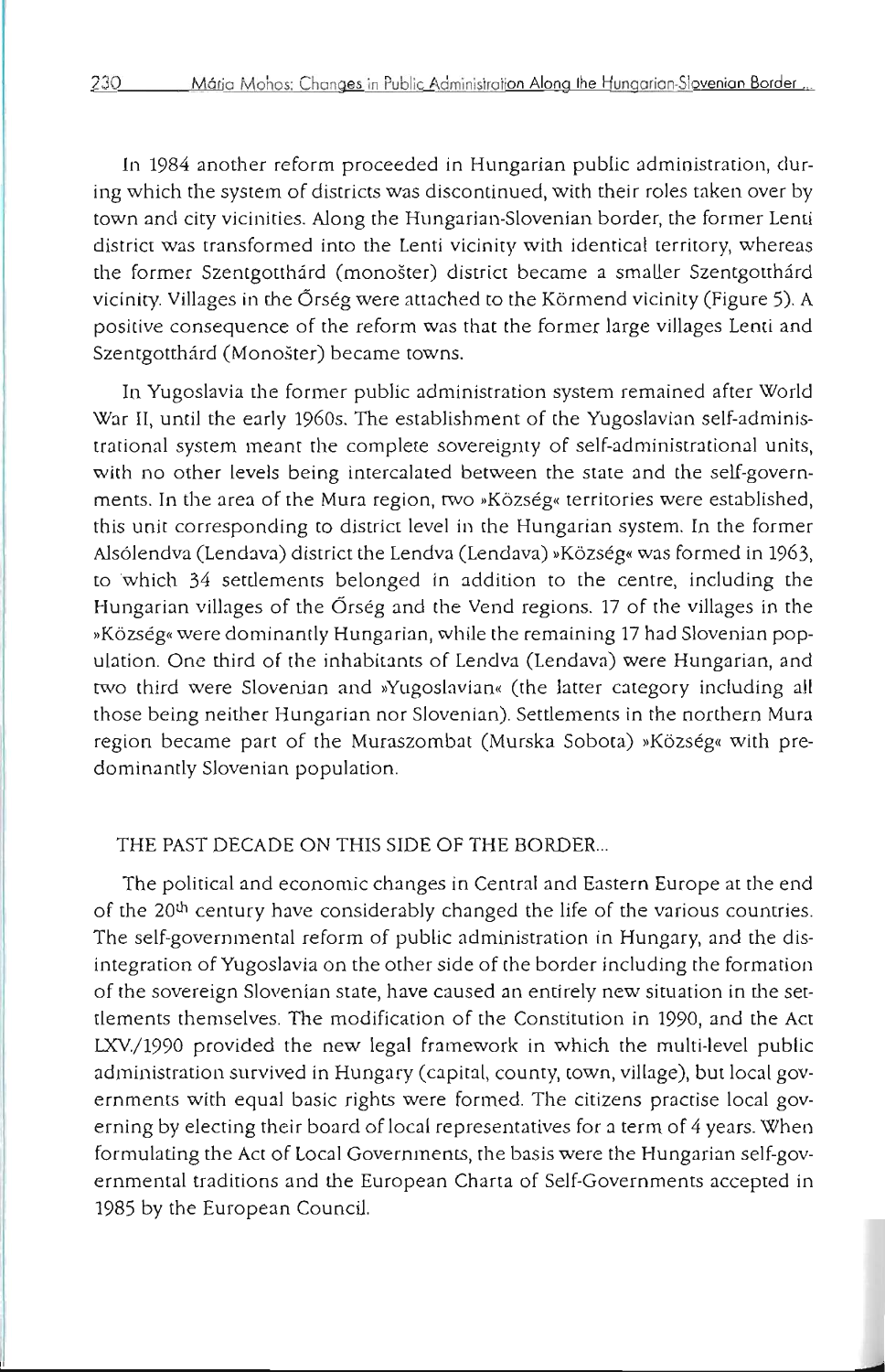Important elements of the Act are that the local governments can freely undertake duties, and that they are financed from the central budget (its form being the per-capita ratio) but also have other sources of income (a certain proportion of **personal income taxes born at the place, automobile taxes, trade taxes, and other**  taxes collected by the local government, e.g. the estate tax).

**Several elements related with the operation of local governments are deter**mined in the Act by the number of inhabitants: settlements with populations smaller then 1000 people form and maintain joint notary offices of a certain number of villages, to fulfil their administrative duties. However, places with fewer inhabitants can still establish their own administrative office provided that a qualified notary is employed. The compulsory duties of the local governments of set**tlements are: settlement development and structuring, protection of the natural**  and built environment, husbandry of flats, water management and rainfall drainage, sewage system management, supply of healthy drinking water, primary **education, basic health and social duties, illumination of public areas, maintenance of local public roads and cemeteries, local fire prevention and public security, enforcing the rights of national and ethnic minorities.** 

The Local Government Act has allowed the association of local governments, regulated the conditions of new village establishment and town declaration. The **amendment of the Act, having been in force since 1994, contained minor corrections in line with the experience and demands that arose during the four years of operation. For example, it became possible to form local sub-governments, and for local governments to support civil organisations. From the point of view of those with non-Hungarian mother tongue living in the country, the Minority Act**  passed in 1933 had great importance, since for 13 minorities it has become possible to form minority self-governments. (The Act has great significance also **because minorities still do not have parliamentary representation in Hungary.)** 

As a result of the legal regulation, connections between villages along the Hungarian-Slovenian border also transformed. The small and micro-villages, the population of which kept declining as a result of natural decrease, formed joint **notary offices which contained settlement associations partly similar to and part**ly different from the compositions of the former village common councils. Joint notary offices were formed in Apatistvanfalva (other members: Ketvolgy and Orfalu), in Bajansenye (other members: Kercaszomor, Magyarszombatfa, Velemér), in Szentgyörgyvölgy (together with Márokföld), in Tornyiszentmiklós (together with Dobri), and in Redics. The Redics joint notary office is one of such Hungarian public administration units that contain the highest number of settlements: 11 villages belonged to it, all but the seat itself being micro-villages. Some Villages along the Hungarian-Slovenian border have become members of joint notary offices that were located off the border: Kerkaszentkirály went to the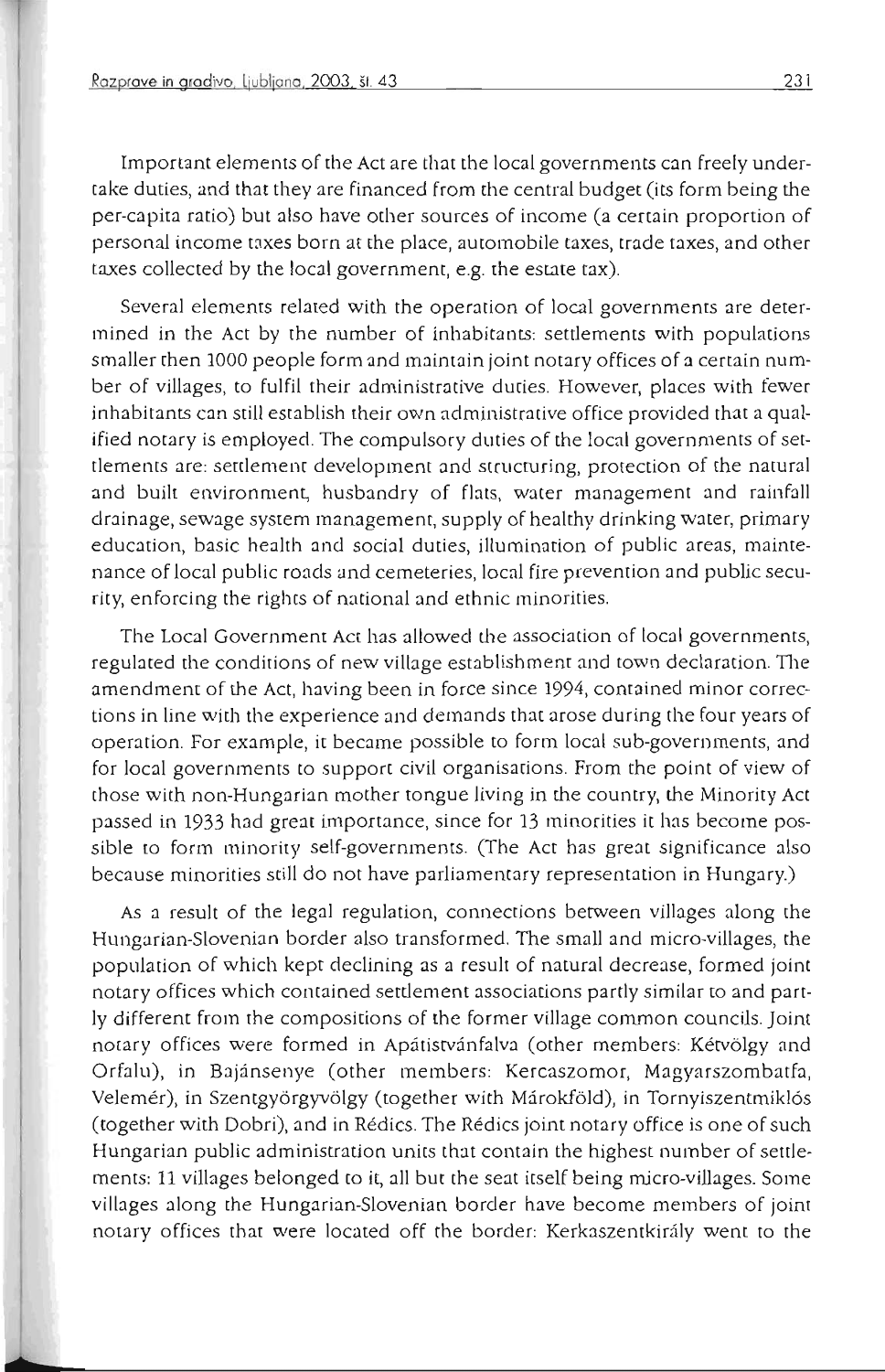Csörnyeföld joint notary office, Nemesnép to Csesztreg, Felsőszölnök (Gornji Senik) to Alsószölnök (Dolnji Senik). The latter is a specially interesting case, because the seat village is also situated in the borderland, but along the Hungarian-Austrian frontier. Several of the villages in the region have used their rights to separate themselves from the original associations formed back in 1990, and established new ones (This has happened to the Bajánsenye joint notary office, of which Magyarszombatfa separated itself in 1994 and founded a new notary office, and two years later, together with Velemer also separating, established their common joint notary office. In 1997 Kercaszomor also left the Bajansenye joint notary office, founding its own. By this action the group of settlements, which was forced into a common administrational unit by the OTK and the Council Act III, now broke up.

The importance of collaboration between settlements is in the basic duties specified in the Self Government Act. In small and micro-villages the family doctor surgery system, the kindergarten and the schools can operate only if several villages collaborate. JOint operation is necessary also for the sake of the drinking **water and sewage system, for water management and for the protection of the natural environment, since the borders of settlements do not coincide with land**scape boundaries.

After the approval of the Minority Act, Slovenian minority self-governments were established in Apátistvánfalva (Števanovci), in Felsőszölnök (Gornji Senik), in Ketvblgy (Virica-Ritkarovci), and in Orfalu (Androvci). Another minority found in the region is that of the Gipsies, with larger populations living in villages of the southern parts of the border section.

The villages, using the possibilities of forming associations, entered the Orség-Göcsej-Hetés Regional Developmental Association the purpose of which is the development of tourism, especially rural tourism and eco-tourism. The objectives of this association are well justified by the fact that due to the borderland situa**tion and to natural circumstances here, there were no large industrial and agricultural plants in the area, thus nature could remain intact, relative to other parts**  of the country.

#### ... AND ON THE OTHER SIDE.

On the other side of the border, first time in history, an independent Slovenian state was established following the disintegration of former Yugoslavia: a referendum was held on 23<sup>rd</sup> December 1990, and the country was declared on 26<sup>th</sup> June the following year. Two historically »indigenous« ethnic groups were officially recognised within the territory of Slovenia: that of the Italians and the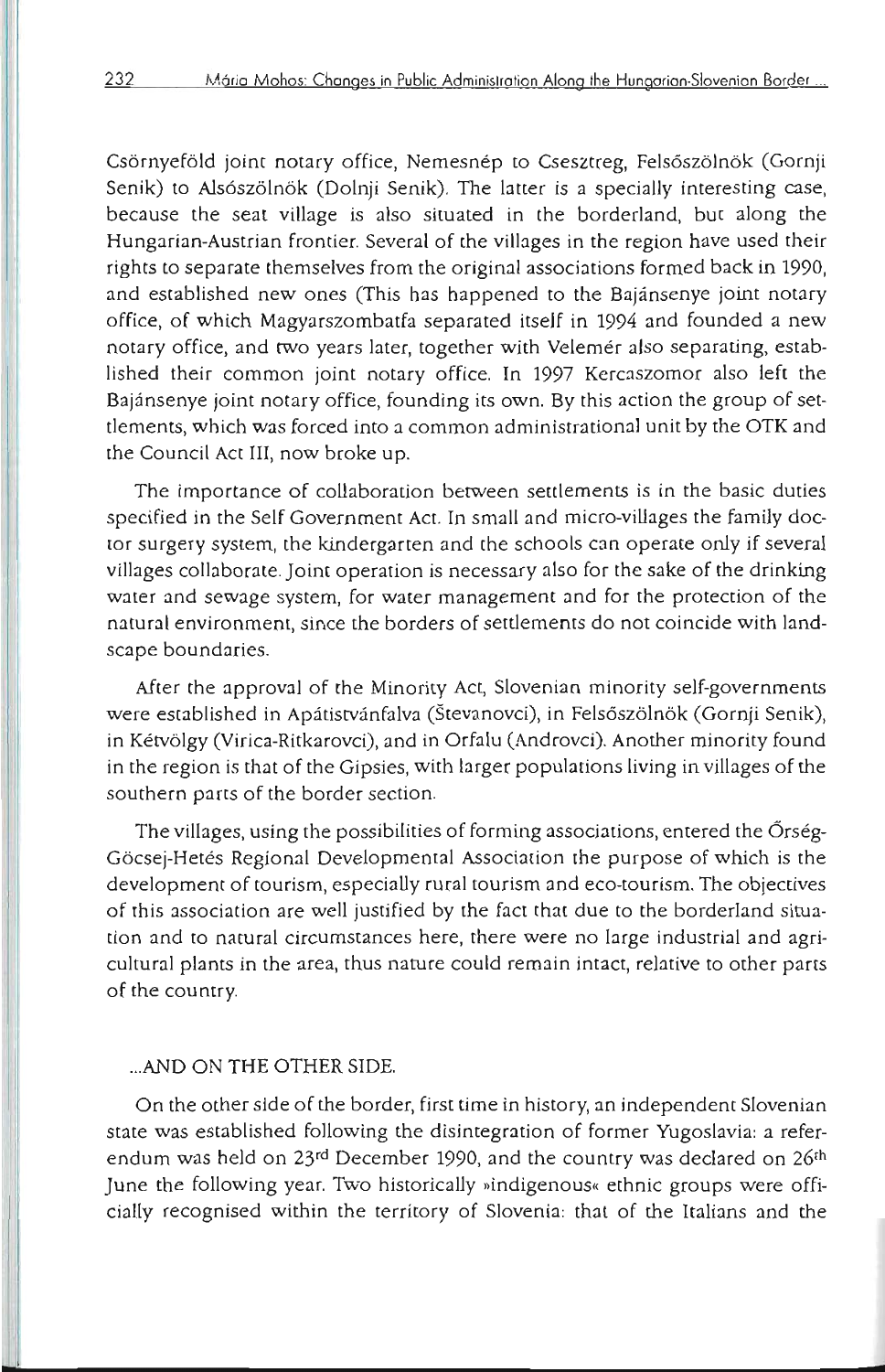Hungarians, both being supported by the state, on the grounds of positive discrimination. The centre of Hungarians in Slovenia is Lendva (Lendava), with the press (the weekly »Népújság« and the Muratáj monthly paper), radio and television studios being concentrated there. The Hungarian Ethnic Cultural Institute **also operates there, coordinating relations between Hungarians in Slovenia and**  the mother country, publishing books in Hungarian, organising conferences, cultural events and exchange programmes. The constitution of the independent 'Slovenian state and the Public Administration Act (SzK 67/94. section 4) establish that the actions and affairs in public administration as well as the release of official documents must be done in Slovenian and in the language of the ethnic communities, and it is allowed for each ethnic community to delegate 1 representative into the Parliament. The regulations make it possible in the mixed ethnicity **Mura region that bilingual educational institutions operate, whereas in the sea**side region the Italian community can have education in their mother tongue. For these Italians learning Slovenian as a foreign language is compulsory but the spe cial subjects are taught in their mother tongue. The reason for the difference between the two minorities in respect of the language of education is said to be the difference between the historic background of the Italian and the Hungarian **communities.** 

In the years after Slovenia became independent, the elements of the public **administration of the Former Yugoslavia continued to operate in the country,**  including the Mura region: Muraszombat (Murska Sobota) »Község« and Lendva (Lendava) »Község«. It was in the very last years of the 20<sup>th</sup> century that, as a result of a decentralisation process, the »Községs« could transform into smaller public **administrative units uniting only a few settlements. [n the organisation of the new »Kozseg« system ethnic aspects as well as land attributes were considered: in the**  northern part of the large Lendva (Lendava) »Község« with mixed ethnic composition Slovenian and mixed population administrative units were established. The majority of the »Községs« were set up in 1999; among them Kobilje (Kebele) is purely Slovenian, whereas the rest (Sal - Šalovci, Hodos - Őrihodos, Dobronak -Dobrovnik) have mixed population, and still there is another mixed »Község« just being set up, with Szentlászló (Motvarjevci) being the centre (Figure 6). The **determining motivation in forming mixed ethnicity administrative units is finan**cial, since, because of the positive discrimination, the governmental support is larger in places where there are also Hungarians. As a result of these changes Dobronak (Dobrovnik) and Hodos (Orihodos) regained their central roles, and Lendva (Lendava), though the number of the settlements associated with it decreased, remained the centre for small and micro-villages in its neighbourhood. For this small town, unlike for Muraszombat (Murska Sobota), the existence of the **Hungarian Centre of nation-wide importance is a benefit, because the scientific**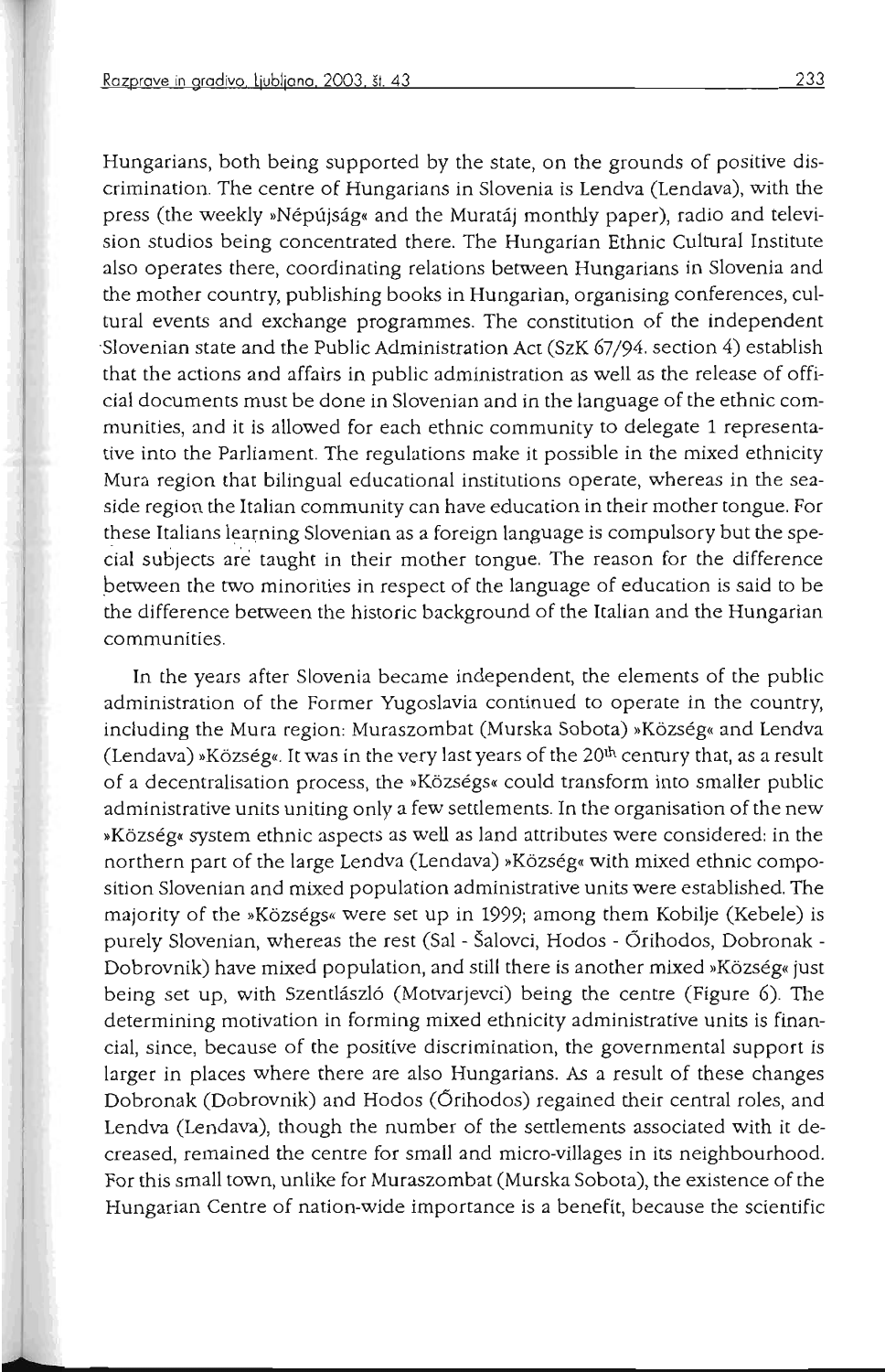and cultural intellectuals from not only the Mura region but also from entire **Slovenia and even Hungary are involved in its activities.** 

The corresponding organisation for the Institute of Hungarian Ethnic Culture in Slovenia is the Slovenian Cultural Centre operating in Szentgothárd (Monoster), with similar importance for the Slovenians of Hungary. The independent radio station of the Slovenian people in Hungary, i.e. Radio Monoster, broadcasts from this Centre which was inaugurated in 1998. It is the Centre to provide the background for organising Slovenian cultural life in Hungary, sometimes arranging festivals. Apart from this institution in Szentgotthard, it is the Savaria Museum in Szombathely and the Slovenian Department of the local Teacher Training Faculty where scientific research is done for exploring the characteristics of this ethnic minority.

The political and public administrational changes in the last decade of the 20th century established the circumstances for borderland settlements to reor**ganise their traditional relations. Local governments have initiated sister connec**tions with settlements across the border, they can finance the meetings berween their cultural or sport clubs. It is by this way how the traditional relations berween the settlements of the Örség and Hetés regions along the Hungarian-Slovenian border were re-established: between Hodos (Őrihodos) and Magyarszombatfa, Motvarjevci (Szentlászló) and Szentgyörgyvölgy, and between the two peripheral small-scale centres Dobronak (Dobrovnik) and Csesztreg.

#### TOWARDS THE UNION

**After the political and economic transition process, European accession is the**  greatest task for Central-European states. The Union has precisely defined the **requirements the candidate countries should meet. Among these, harmonisation with the Union's public administration system is an important one, and for**  Hungary the establishment of regional units is crucial. The regional self-government »is a body within the individual states, with elected boards, placed between the central and the local public authorities, which operates on the basis of subsidence (...) The regions should have the possibility to shape their interregional and cross-border relations. The regions also have the right to join in the work performed by various European organisations.« (Hajdú Z. 2001. p279)

It was in 1998 that Hungary's National Spatial Developmental Concept was born, with a new regional division (Figure 7). Where this division is significantly different from the former one is just Transdanubia, it is divided into three regions, with Győr-Moson-Sopron, Vas and Zala counties groupped with the West-Transdanubian one. This division has caused much debate because the two »bet